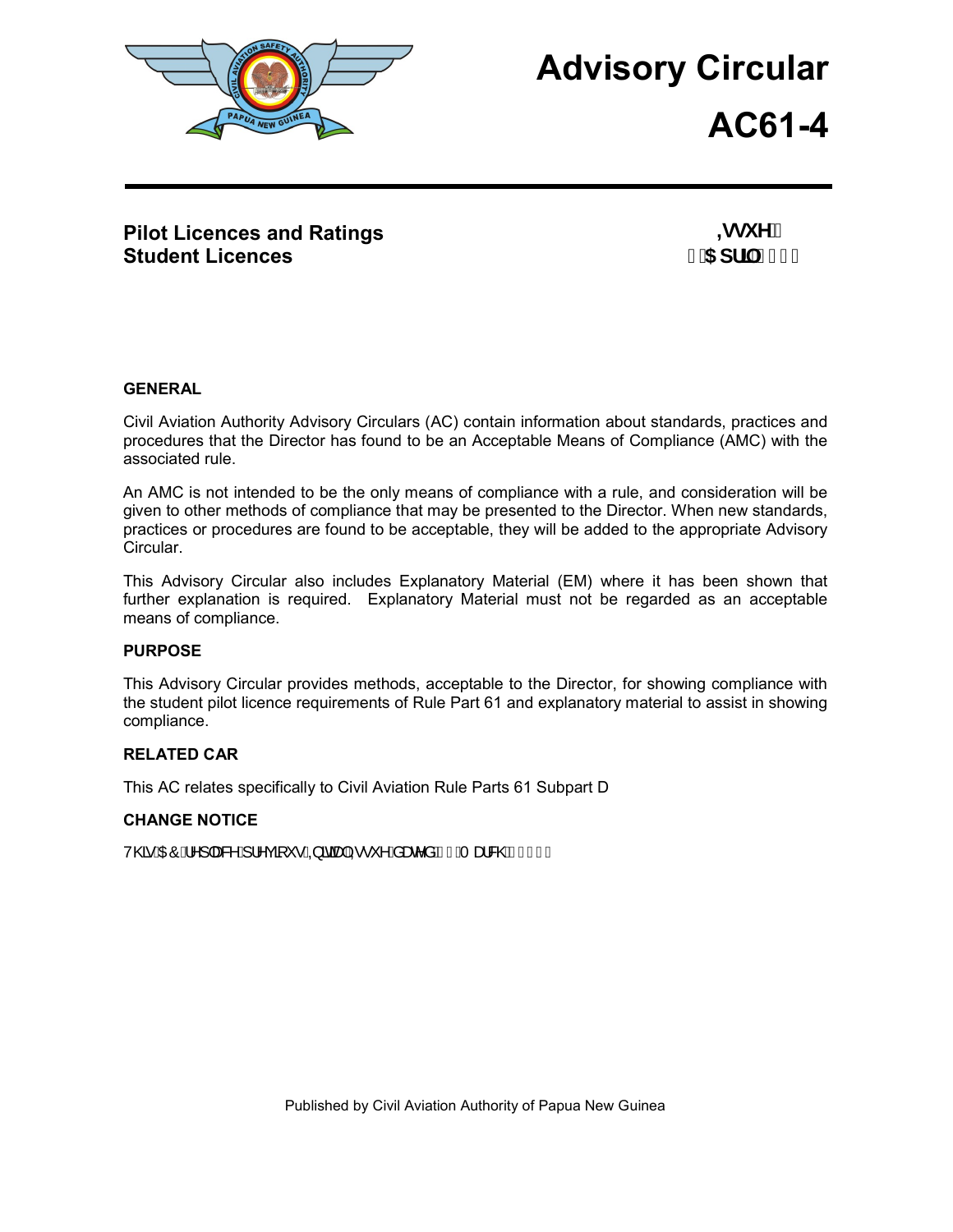### **INTRODUCTION**

This advisory circular is support for the Rule 61 Subpart D.

| <b>SUBPART D - Student Pilots</b> |  |
|-----------------------------------|--|
| 1 General                         |  |
| 2 Solo flight requirements        |  |